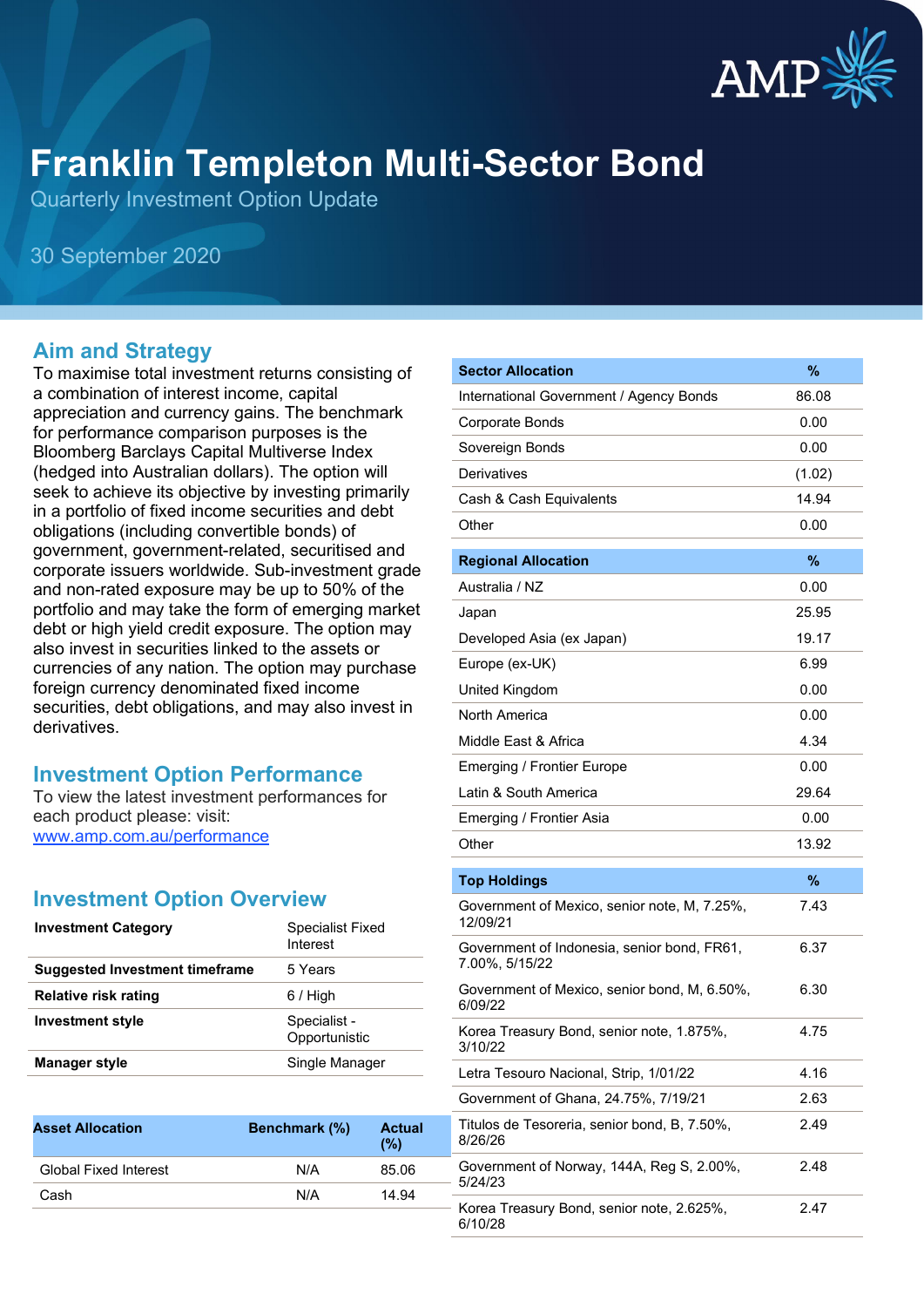## **Portfolio Summary**

- Interest-rate strategies contributed to absolute results.
- The portfolio's net-negative position in the euro also detracted from absolute results, while its net-positive position in the Japanese yen contributed.
- Since the AUD appreciated 3.76% against the US dollar during the quarter, the hedge into AUD had a positive effect for AUD-based investors.

### **Investment Option Commentary**

In the third quarter of 2020, currency positions detracted from the portfolio's absolute performance. Interest-rate strategies contributed to absolute results, while overall credit exposures had a largely neutral effect. Amongst currencies, positions in Latin America (the Argentine peso) and Asia ex Japan (the Indonesian rupiah) detracted from absolute performance. The portfolio's net-negative position in the euro also detracted from absolute results, while its net-positive position in the Japanese yen contributed. Positions in northern European currencies also contributed to absolute performance. The portfolio maintained a defensive approach regarding interest rates in developed markets, while holding duration exposures in select emerging markets. Select duration exposures in Latin America (Argentina and Mexico), Asia ex Japan (Indonesia) and Africa (Ghana) contributed to absolute results. The portfolio's Australian-dollar hedge functioned as designed during the quarter, providing Australian investors with a return in Australian dollars (AUD) that approximates the return a US investor would receive in US dollars. Since the AUD appreciated 3.76% against the US dollar during the quarter, the hedge into AUD had a positive effect for AUD-based investors. The AUD appreciated 6.07% against the US dollar for the one-year period ended 30 September 2020.

#### **Market Commentary**

Rebounding economic activity, along with extraordinary monetary accommodation and massive fiscal stimulus from governments around the world, continued to fuel rallies across global financial markets for the first two months of 2020's third quarter. However, several risk assets pulled back from their peaks in September, particularly as areas of Europe and Asia returned to various restrictions and shutdowns. Developed market sovereign bond yields fluctuated during the quarter, while yields finished higher in a number of local-currency emerging markets. The US dollar broadly weakened against most developed and emerging market currencies during the quarter, but finished on a strengthening trend in September.

#### **Outlook**

Franklin Templeton remains cautious on the risk profiles across global fixed income markets as the COVID-19 pandemic continues to impact economic activity around the world. The broad-based selloffs across asset classes in September demonstrate the highly correlated and currently vulnerable state of global financial markets, in our assessment. They continue to aim at positioning our strategies to be uncorrelated to vulnerable asset classes while delivering high income and defending capital. They're currently focusing on specific perceived safe-haven investments, while emphasising a select set of higher-yielding emerging markets that have relatively resilient domestic economies. They're aiming to derive alpha from different sources than the lowto-negative yielding developed fixed income markets, which have limited upside potential left and asymmetric interest-rate risks as yields grind to historic lows.